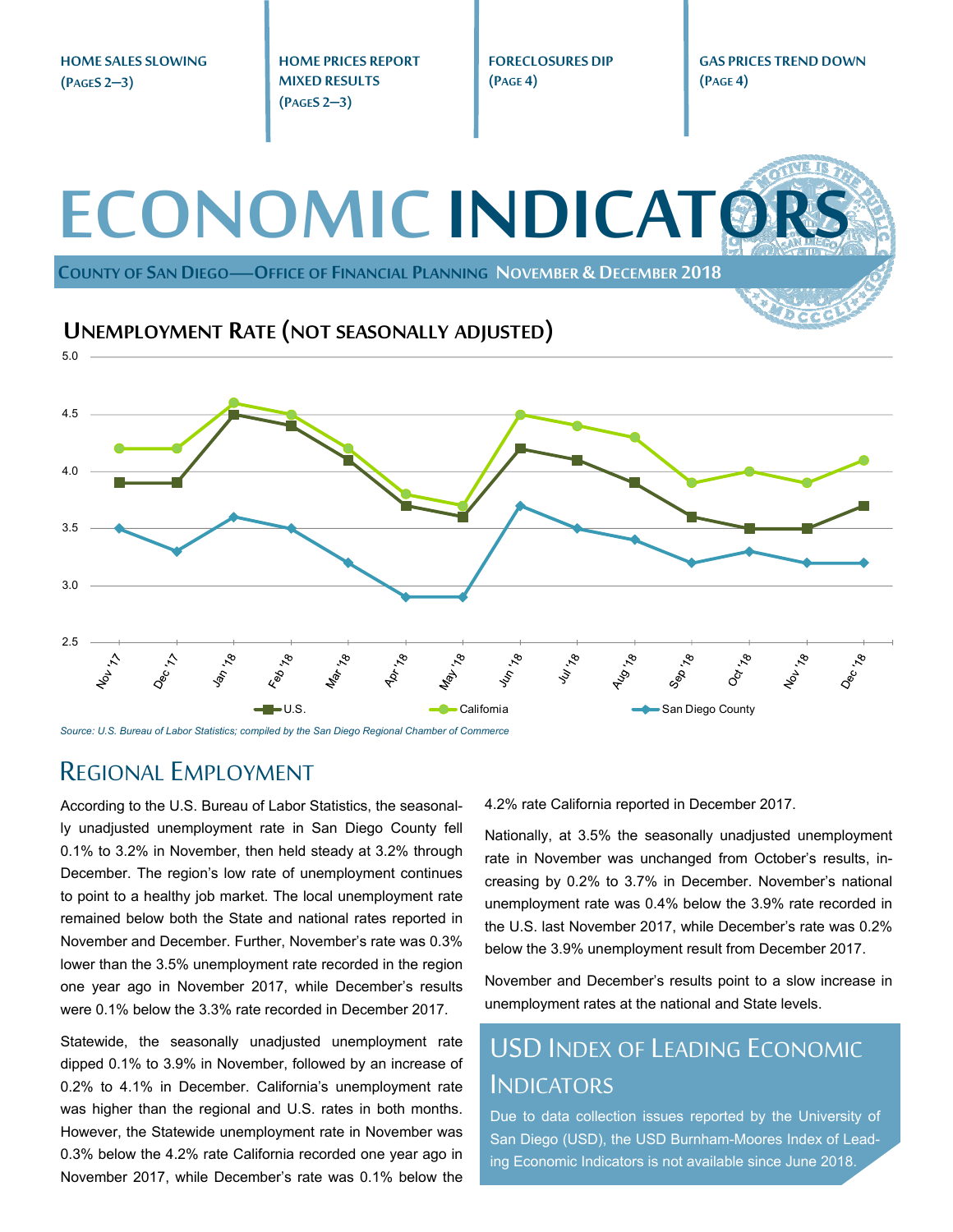

**AVERAGE NUMBER OF DAYS ON MARKET EXISTING SINGLE FAMILY HOME SALES**



# HOUSING MARKET: EXISTING SINGLE FAMILY HOMES

November activity in the housing market saw 1,581 existing single family homes sold in the region, a decrease of 8.9% from the 1,735 homes sold in October. Sales dropped again in December, with 1,480 single family homes sold, a decrease of 6.4% from November's result. Activity in this market sector was down significantly compared to one year ago; November's sales were 12.3% lower, and December's 14.6% less, than those same months of 2017.

On average, homes that sold in San Diego County in November and December of 2018 were on the market for 36 and 40 days, respectively. November's results were 3 days greater than the 33-day average recorded in November of 2017, while December's results were 7 days above the 34 day average from December 2017.

In November 2018, the median price of an existing detached single family home fell by 1.5% to \$634,000 from October's median price of \$643,700. December's results at \$625,000 show another month of decline, at 1.4% below November's price. Nonetheless, November and December 2018's median prices were 1.4% and 2.5% greater than the same months of 2017, respectively.

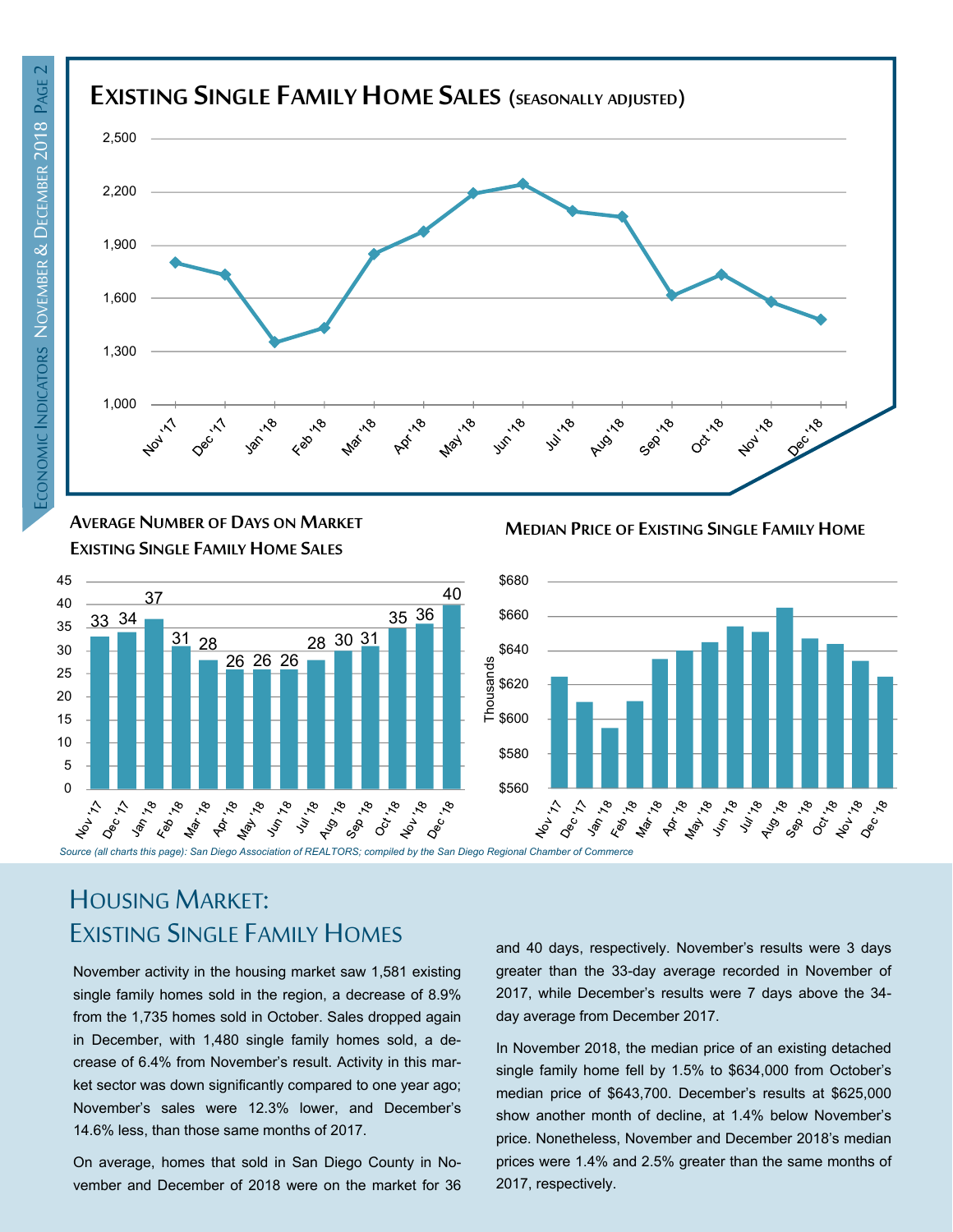

#### **MEDIAN PRICE OF EXISTING ATTACHED HOME AVERAGE NUMBER OF DAYS ON MARKET EXISTING ATTACHED HOME SALES**





# HOUSING MARKET: EXISTING ATTACHED HOMES

In November 2018, the number of existing attached homes sold in San Diego County fell sharply by 17.5% to 790, down from the 958 homes sold in October. Sales declined further in December, down 16.7% to 658 attached homes sold. Activity in this market sector also was down significantly compared to one year ago; November's results were 13.4% lower, and December's 25.8% less, than those same months of 2017.

On average, existing attached homes sold in San Diego County in November and December 2018 were on the market for 29 and 38 days, respectively. November's results were 4 days longer than a year ago, while December's results were 13 days greater than December of 2017.

In November 2018, the median price of an existing attached home in the region was \$398,000, down 4.8% from October's median price of \$418,000. However, prices climbed in December as the median price increased 4.1% to \$414,500. Compared to one year ago in November and December of 2017 when the median price for attached homes held steady at \$405,000, 2018's results were 1.7% lower in November but 2.3% greater in December.